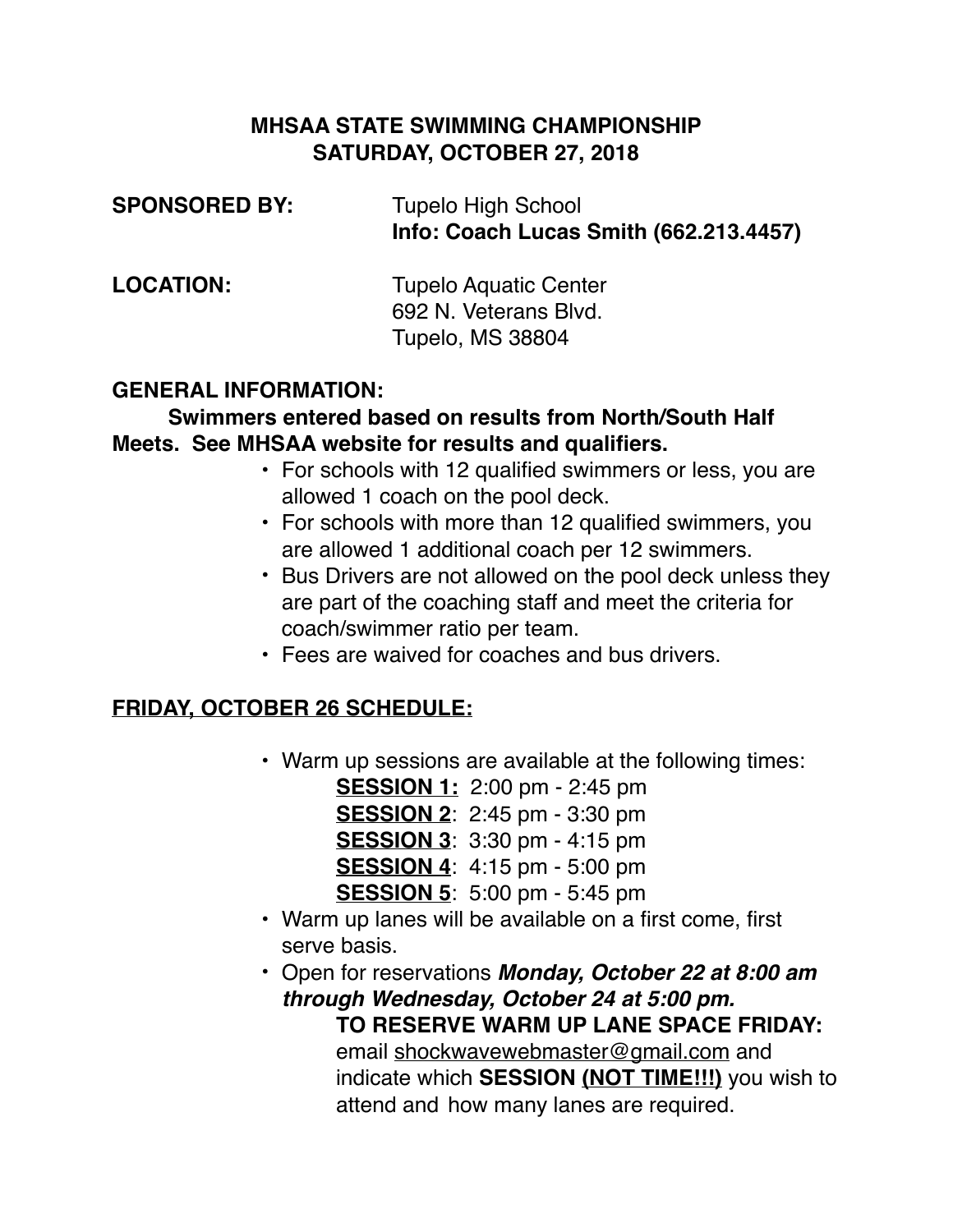## \**Tupelo Aquatic Center closes on Friday at 6:00 pm.\**

- Teams are strongly encouraged to check in on Friday and pay meet fees and pick up Coaches packets between 2:00 pm - 6:00 pm at Tupelo Aquatic Center in the Lobby of the Aquatic Center.
- **Only swimmers and coaches are allowed in the Natatorium on Friday, October 26.**

### **SATURDAY, OCTOBER 27 SCHEDULE:**

### **TEAMS WILL BE ABLE TO ENTER THE AQUATIC CENTER BEGINNING AT 6:15 am**

- **Warm Up Session 1**: 7:00 am 7:30 am
- **Warm Up Session 2**: 7:30 am 8:00 am
- **Warm up Session 3**: 8:00 am 8:30 am
	- Officials Meeting: 7:30 am
	- Coaches Meeting: 8:30 am
- **PRELIMINARY COMPETITION BEGINS AT 8:45 am**
	- Please advise if your team will not be arriving until Saturday morning so warm up times can be adjusted accordingly. **You may do this by emailing**  [shockwavewebmaster@gmail.com](mailto:shockwavewebmaster@gmail.com) **on Monday, October 22 between 8:00 am - 5:00 pm.**
	- **Prelim Warm up assignments will be posted on the MHSAA website no later than Wednesday, October 24.**
	- Doors will open to the General Public at 7:00 am
	- Finals warm ups will begin three hours after the conclusion of morning Prelims. There will be one 45 minute warm up session prior to the start of Finals.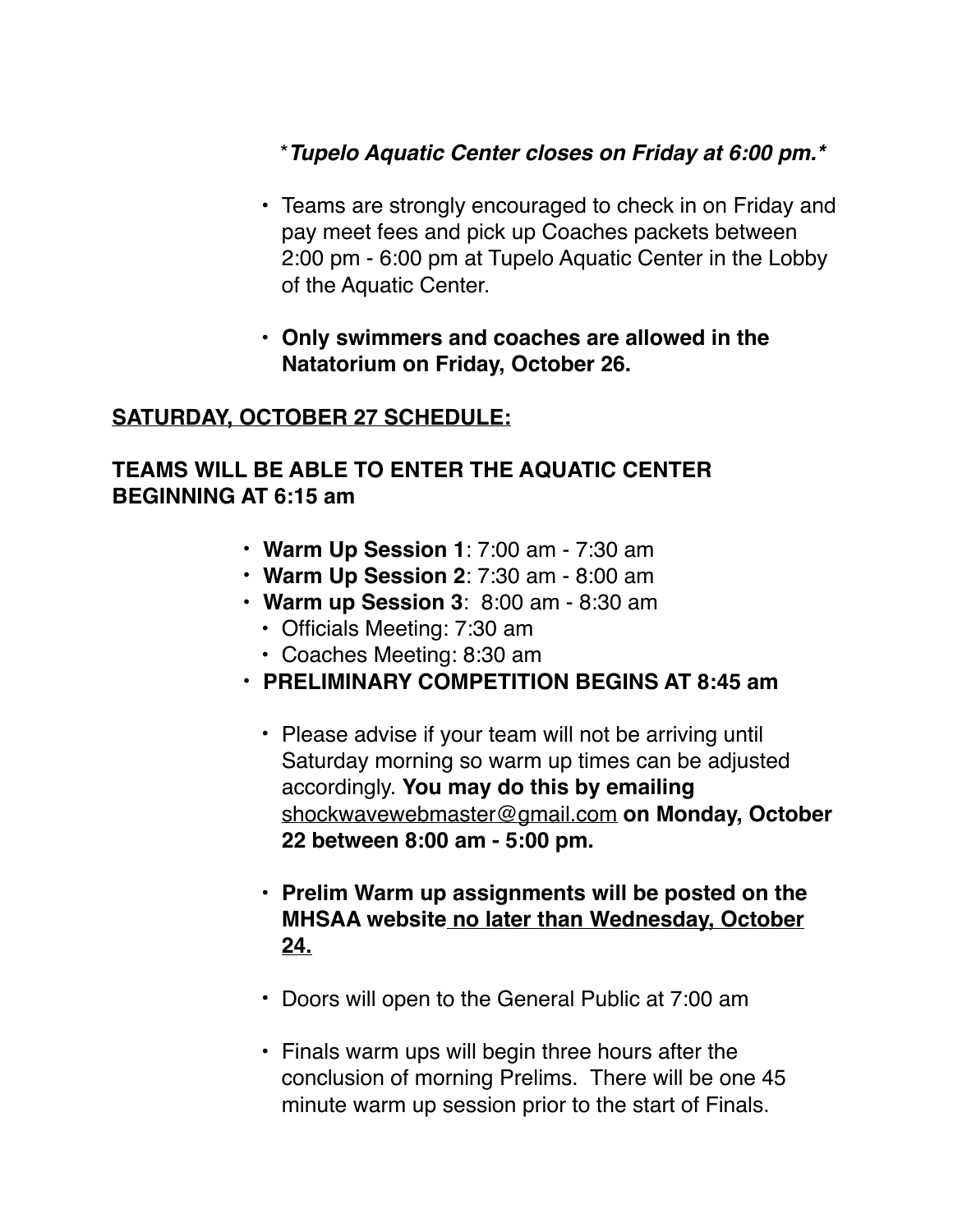#### **ENTRY FEES:** \$10.00 per swimmer

**MAKE CHECKS PAYABLE TO TUPELO HIGH SCHOOL ATHLETICS.** CHECKS MUST BE BROUGHT WITH YOU TO WARM UP ON FRIDAY, OCTOBER 26 OR TO THE MEET ON SATURDAY, OCTOBER 27. *DO NOT MAIL CHECKS TO TUPELO HIGH SCHOOL. YOU MUST BRING THEM WITH YOU.* RECEIPTS WILL BE PROVIDED IF NECESSARY.

### **ENTRIES:**

- Entries will be based upon the results of the North/South Half Meets.
- The top 6 from the North, the top 6 from the South and the next fastest 4 swimmers from either North or South meet will advance to the State Meet.
- A list of qualifiers will be identified by the MHSAA and posted on the MHSAA website.
- **• Contact MHSAA for any questions/concerns regarding athlete qualification at [misshsaa.com](http://misshsaa.com) or 601.926.6400.**

### **SATURDAY, OCTOBER 27 TEAM ENTRY INFORMATION:**

### **TEAMS MAY BEGIN ENTERING THE FACILITY AT 6:15 am**

- All teams must enter through the glass doors on the NORTH END of the Aquatic Center via the concrete walkway. THIS IS NOT THE DOORS BY THE LOCKER ROOMS, BUT BY THE NORTH END OF THE POOL THAT LEADS TO THE PARKING LOT **(this is new from last year).** Prior to entry one coach must report to the check in table to pay meet fees and pick up Coaches packets if team has not checked in on Friday afternoon.
- Teams must enter together.
- No athlete or coach will be allowed on the pool deck without a badge. Coaches will receive coaches badges, athlete badges, bus driver passes and Coaches heat sheets in their Coaches packets.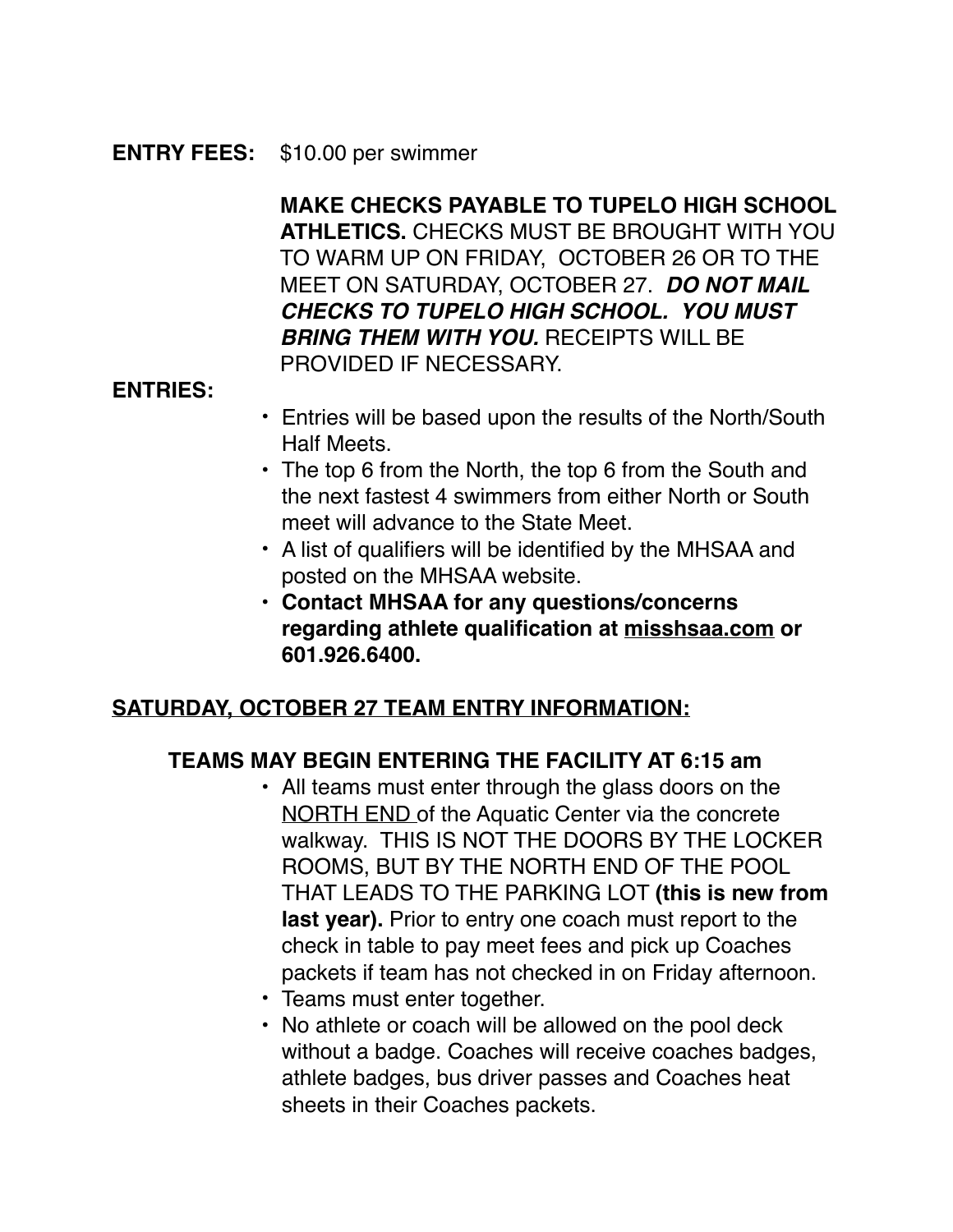### **TEAM SEATING:**

- **•** Team seating priority will be given to First & Second place overall team standing, Boys & Girls, by Class, from the 2017 State Meet.
- **•** Open seating for all other teams, first come, first serve.
- **• No reserving team seats before Saturday morning.**
- **• Any other reserved seating found in the Natatorium before Saturday morning will be discarded.**

### **TIMERS:**

- Teams will be given lane timing assignments based on size.
- **Lane timing assignments for Prelims will be posted on the MHSAA website no later than Wednesday, October 24**.
- Lane timing assignments for Finals will be posted at the Aquatic Center

## **POOL ASSIGNMENT:**

- CLASS I will swim PRELIMS in the SOUTH END of the Competition pool.
- CLASS II will swim PRELIMS in the NORTH END of the Competition pool.
- FINALS will be in the NORTH END of the Competition pool, alternating classes by Events.

## **COMPETITION:**

- This is a Prelim/Final Meet.
- National Federation of High School Association Swimming rules will be observed.
- The top 6 swimmers for North Half, the top 6 swimmers for South Half plus the next 4 fastest swimmers from either meet will swim at the State Meet.
- These 16 swimmers will be identified by the MHSAA.
- The top 8 swimmers from each Preliminary event will swim at Finals.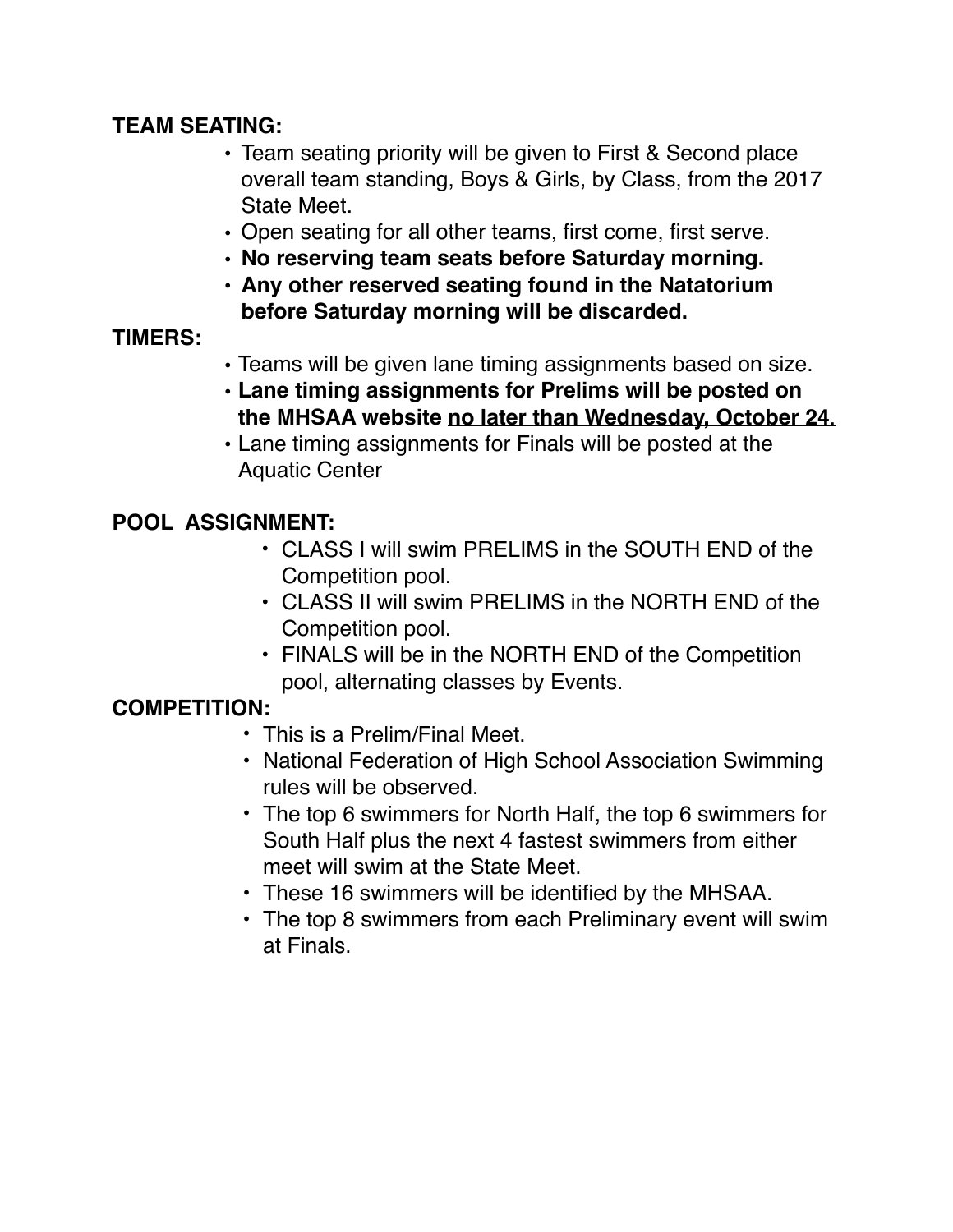### **LIMIT OF EVENTS:**

- Each swimmer may enter a maximum of four (4) events, no more than two of which may be individual events.
- Each team may enter up to four (4) swimmers in an individual event and one team in a relay event.

**SEEDING:** All events will be seeded according to times from North/South State Meets

**SCORING:** The top 8 swimmers will score.

**INDIVIDUAL: 9,7,6,5,4,3,2,1**

### **RELAY: 18,14,12,10,8,6,4,2**

- Only 4 swimmers from each team are allowed to score in each event.
- Only 1 relay from each team is allowed to score in each relay event.
- Team trophies for First and Second place, Women & Men, Class I & II
- Medallions for top three finishers in each event, Women & Men, Class I & II.
- Medals will be awarded underneath the South Scoreboard.
- **FACILITY:** Indoor 8 lane (M) 16 lane (Y), 50 meter by 25 yard competition pool. The competition venue for short course has two eight lane courses, minimum width 8.5'. The competition depth ranges from 5' to 12.5'. The short course yard pool setup includes up to 16 lanes, six-inch Competitor lane lines, 5 feet minimum depth with one removable bulkhead. Equipment includes Paragon Track Start Competitor blocks. Continuous warm down area will be provided. Timing for both pools will be run on Colorado Time System 6, Colorado Aquagrip Pads, Colorado System Full Matrix LED Scoreboard and HY-TEK Meet Manager.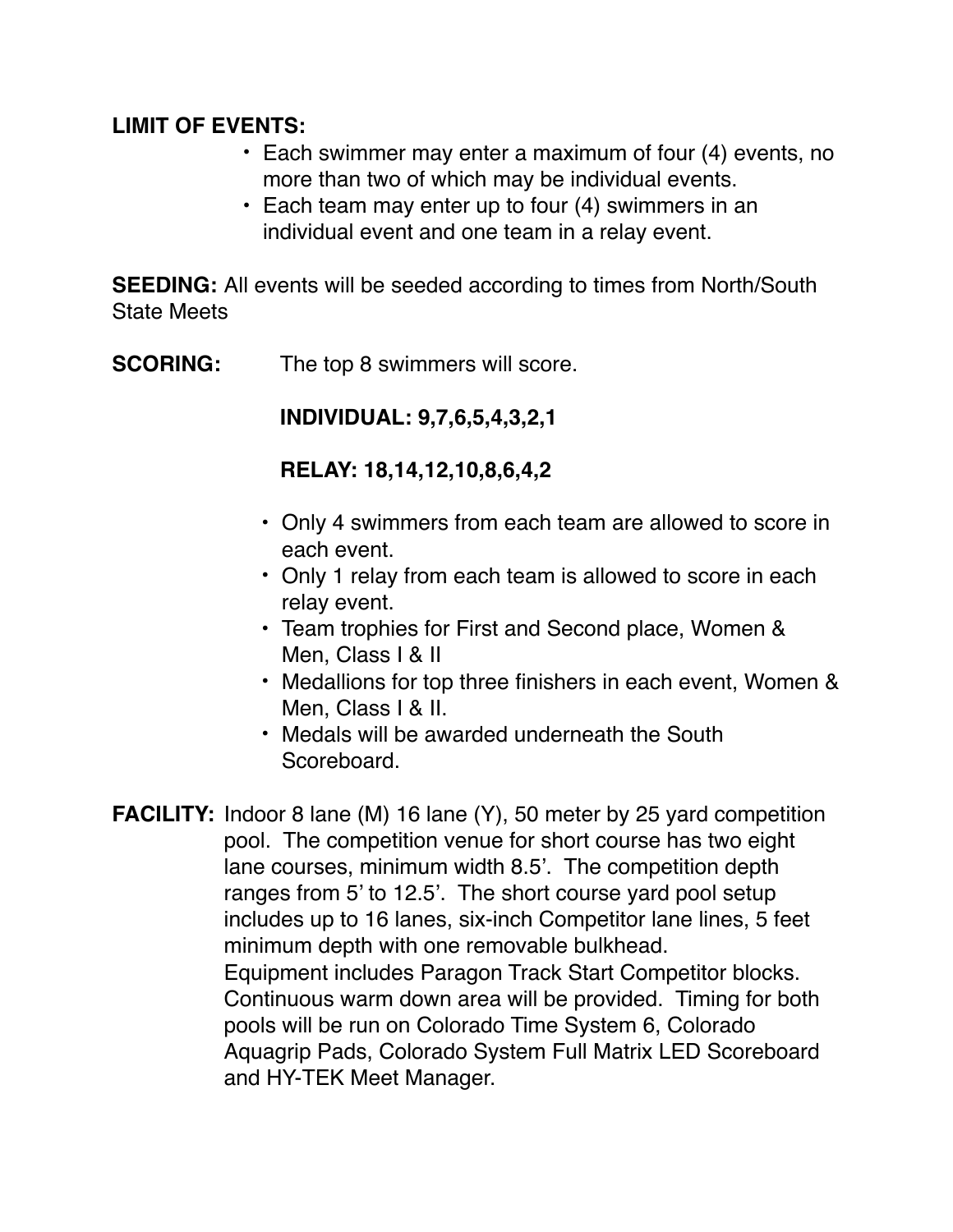#### **GENERAL ADMISSION: \$10.00 per person Doors will open for general admission at 7:00 am**.

Spectators must enter through the Front Doors of the Aquatic Center and will be given a wrist band that must be worn at all times. *Patrons who return to Finals must present their wrist band at the door to gain re entry; otherwise they must pay a re entry fee of \$10.00.* 

In accordance with the MHSAA, swimmers who did not qualify for the State Meet must purchase a ticket to enter. They will be expected to sit in the spectator stands and will not be allowed on the pool deck. This does not apply to qualifying relay alternates.

**CONCESSIONS:** Concessions will be for sale. Teams may bring in team coolers with water only.

**HEAT SHEETS:** Heat sheets will be for sale.

**HOSPITALITY:** Hospitality will be provided by the Tupelo Convention & Visitors Bureau for all coaches, officials and bus drivers with badges.

### **OTHER:**

- Qualifiers for the State Meet will be posted on the MHSAA website. **Questions regarding an athlete's qualification, times, alternate status, etc. must be directed to the MHSAA.**
- To expedite check in, teams are strongly encouraged to check in on FRIDAY, OCTOBER 26 between 2:00 pm - 6:00 pm. If your team does not plan on warming up on Friday, you still may come by the pool to check in and pick up Coaches packets and pay meet fees.
- Please do not mail entry fees. You must bring them with you to the meet. **Checks payable to TUPELO HIGH SCHOOL ATHLETICS**.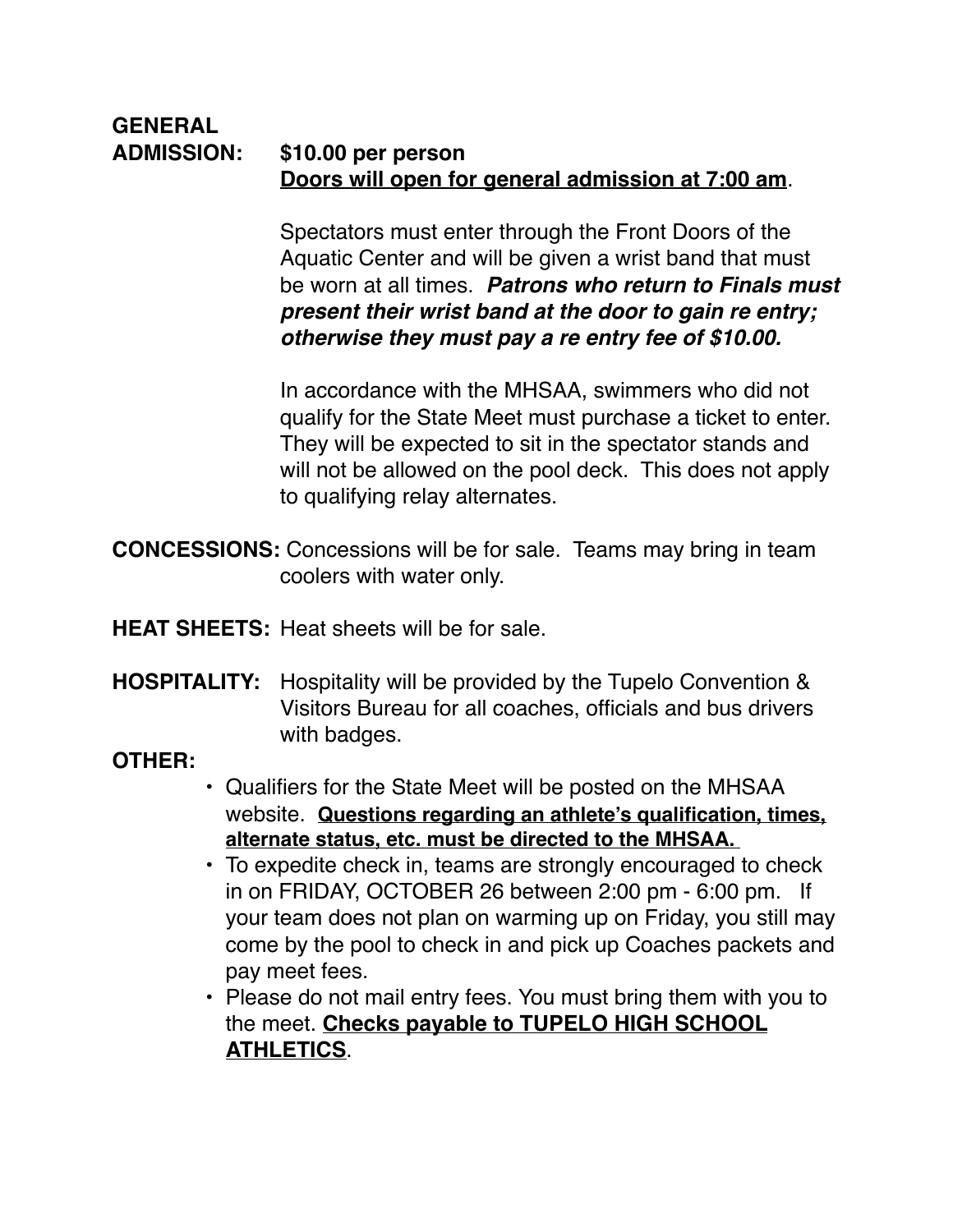- For schools who have 12 qualified swimmers or less entered in meet, you are allowed 1 coach.
- For schools who have more than 12 qualified swimmers entered in meet, you are allowed 1 additional coach per 12 swimmer.

# **ORDER OF**

- **EVENTS:** 1 Girls 200 Medley Relay
	- 2 Boys 200 Medley Relay
	- 3 Girls 200 Yard Freestyle
	- 4 Boys 200 Yard Freestyle
	- 5 Girls 200 Yard Individual Medley
	- 6 Boys 200 Yard Individual Medley
	- 7 Girls 50 Freestyle
	- 8 Boys 50 Freestyle
	- 9 Girls 100 Yard Butterfly
	- 10 Boys 100 Yard Butterfly
	- 11 Girls 100 Yard Freestyle
	- 12 Boys 100 Yard Freestyle
	- 13 Girls 500 Yard Freestyle
	- 14 Boys 500 Yard Freestyle
	- 15 Girls 200 Yard Freestyle Relay
	- 16 Boys 200 Yard Freestyle Relay
	- 17 Girls 100 Yard Backstroke
	- 18 Boys 100 Yard Backstroke
	- 19 Girls 100 Yard Breaststroke
	- 20 Boys 100 Yard Breaststroke
	- 21 Girls 400 Yard Freestyle Relay
	- 22 Boys 400 Yard Freestyle Relay

Awards for each event/class will be presented under the South Scoreboard following each Finals Event.